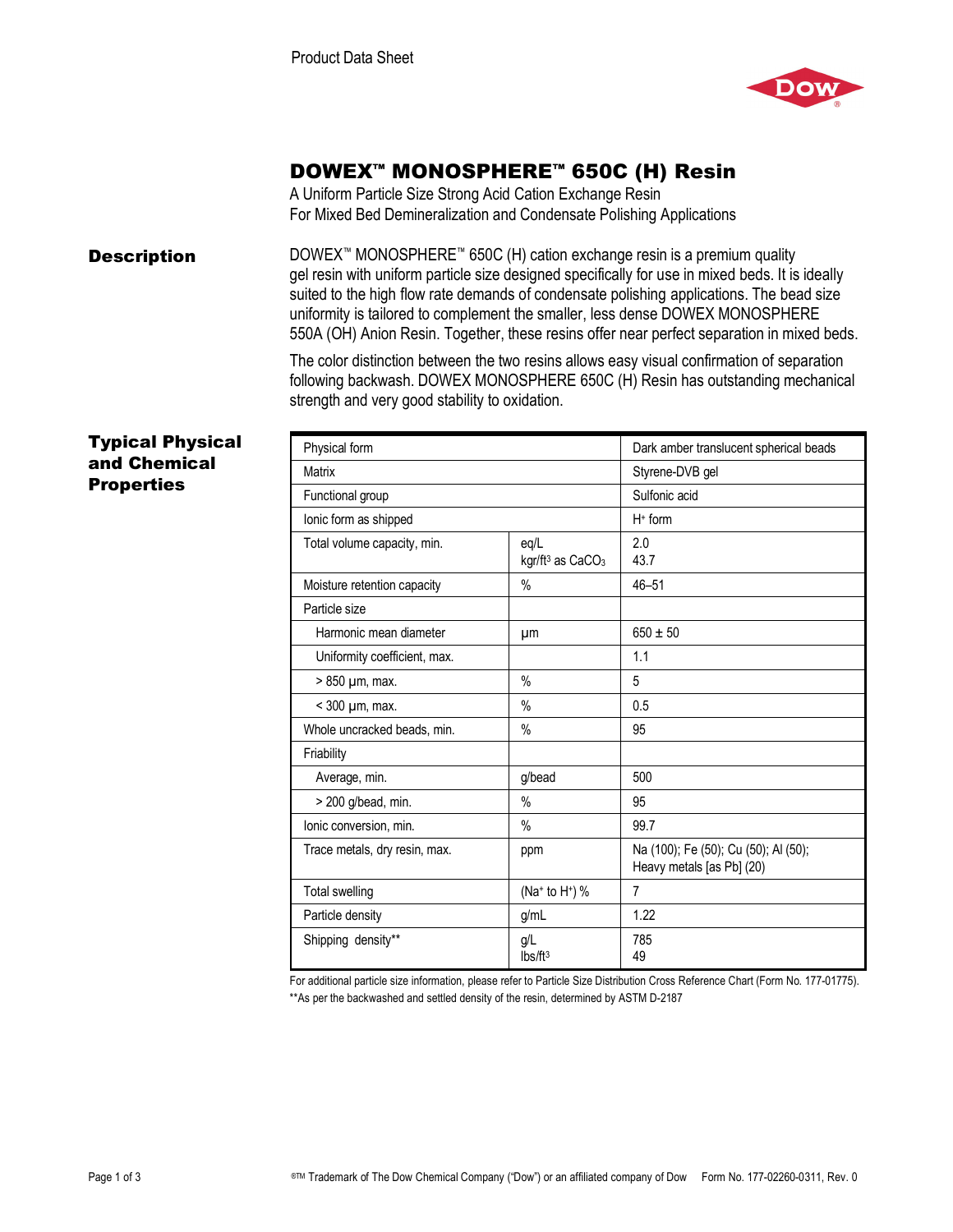### Suggested **Operating** Conditions

| Maximum operating temperature                                                                                                      | 130°C / 265°F                                                                                                                              |
|------------------------------------------------------------------------------------------------------------------------------------|--------------------------------------------------------------------------------------------------------------------------------------------|
| pH range                                                                                                                           | $0 - 14$                                                                                                                                   |
| Bed depth, min.                                                                                                                    | 450 mm (1.5 ft)                                                                                                                            |
| Flow rates:<br>Service/fast rinse<br>Service/condensate polishing<br><b>Backwash</b><br>Co-current regeneration/displacement rinse | 5-60 m/h (2-24 gpm/ft <sup>2</sup> )<br>40-150 m/h (16-60 gpm/ft <sup>2</sup> )<br>See figure 1<br>1–10 m/h $(0.4–4$ gpm/ft <sup>2</sup> ) |
| Total rinse requirement                                                                                                            | $3 - 6$ BV*                                                                                                                                |
| Regenerant                                                                                                                         | 1-10% H <sub>2</sub> SO <sub>4</sub> or 4-8% HCI                                                                                           |

 $*1$  BV (Bed Volume) = 1 m<sup>3</sup> solution per m<sup>3</sup> resin or 7.5 gals per ft<sup>3</sup> resin

## **Hydraulic** Characteristics

Figure 1 shows the bed expansion of DOWEX™ MONOSPHERE™ 650C (H) Resin as a function of backwash flow rate and water temperature. Figure 2 shows the pressure drop data for DOWEX MONOSPHERE 650C (H) Resin as a function of service flow rate and water temperature. Pressure drop data are valid at the start of the service run with clear water and a correctly classified bed.

### Figure 1. Backwash Expansion Data Figure 2. Pressure Drop Data

Temperature =  $25^{\circ}$ C (77 $^{\circ}$ F) Temperature =  $20^{\circ}$ C (68 $^{\circ}$ F)





 $F_T = F_{77°F}$ [1+ 0.008 (T<sub>°F</sub> -- 77)], where  $F = gpm/ft^2$  P<sub>T</sub>= P<sub>20°C</sub>/ (0.026 T<sub>°C</sub> + 0.48), where P = bar/m  $F_T = F_{25\degree}C[1 + 0.008 (1.8T_{\degree}C - 45)],$  where  $F \equiv m/h$   $P_T = P_{68\degree}F/(0.014 T_{\degree} + 0.05),$  where  $P \equiv$  psi/ft

**Packaging** 25 liter bags or 5 cubic feet fiber drums

### **For other temperatures use: For other temperatures use:**